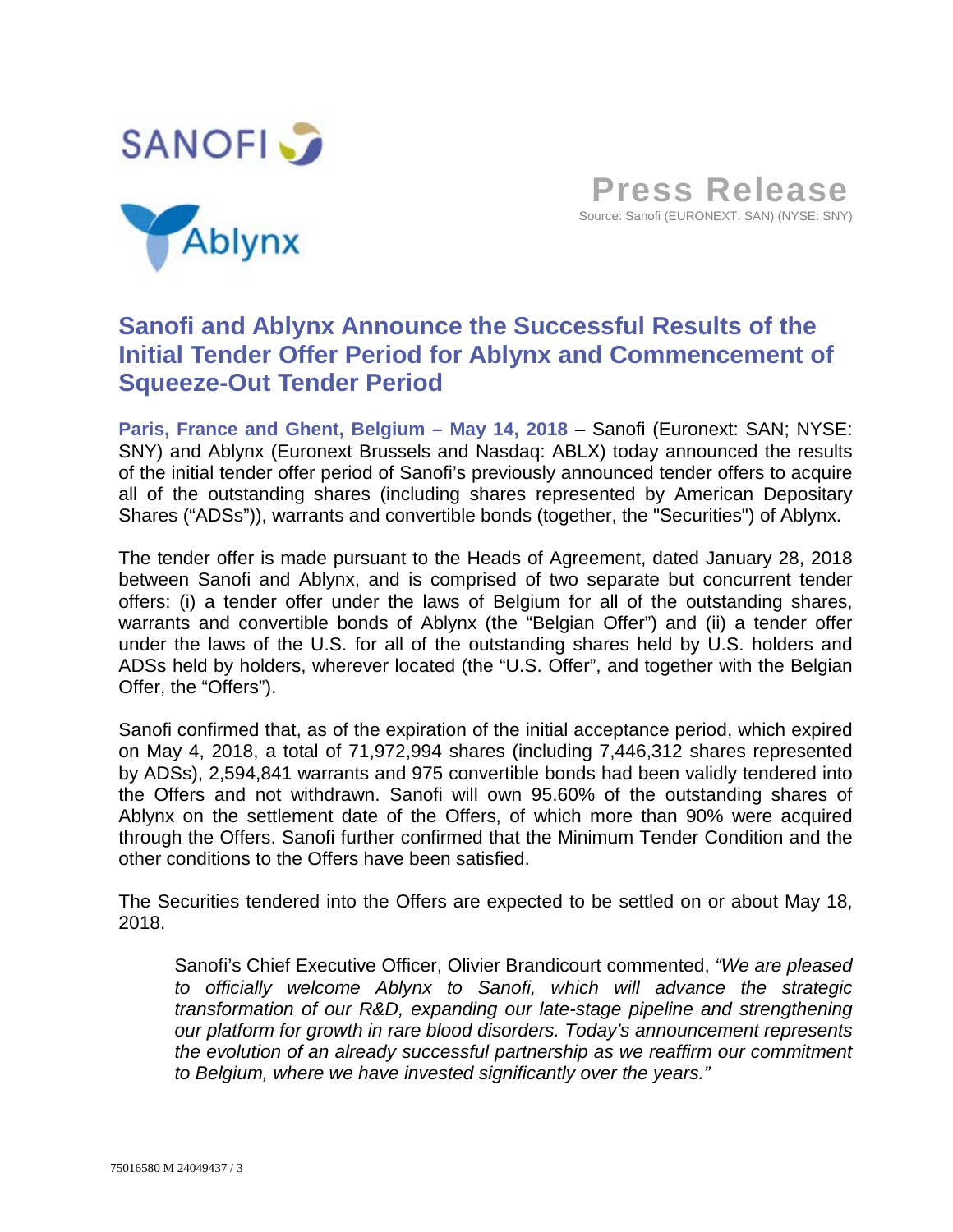Ablynx's Chief Executive Officer, Edwin Moses commented, *"We very much look forward to joining the Sanofi family and together bring multiple Nanobody®-based medicines to patients in the future. Over the last 17 years, we have built a very passionate world-class team in Ghent dedicated to developing the Nanobody platform and we believe that together with Sanofi's impressive skills, capabilities and resources, we will make a significant impact on improving healthcare in the future."*

# Squeeze-Out Procedure

Sanofi has decided to proceed with a squeeze-out of those Securities not tendered to the Offers in accordance with applicable Belgian and U.S. law. In this regard, Sanofi will reopen the Offers and commence the squeeze-out period on May 22, 2018, to acquire those Securities not previously tendered into the Offers. The squeeze-out period will expire on June 12, 2018 at 5.00 p.m. New York City time / 11.00 p.m. CEST time. Security holders of Ablynx can tender their Securities in the Offers by following the instructions set out in the Prospectus or the Tender Offer Statement on Schedule TO, as applicable.

Securities not tendered into the squeeze-out shall be deemed transferred to Sanofi by operation of law at the expiration of the squeeze-out period. The funds necessary to pay for the Securities thus transferred shall be deposited with the Bank for Official Deposits (*Deposito- en Consignatiekas / Caisse des dépôts et consignations*) in favour of the former Ablynx security holders who did not tender their Securities into the squeeze-out.

Upon, or as soon as possible after, completion of the squeeze-out, all Securities of Ablynx will be delisted from (i) the regulated market of Euronext Brussels (shares), (ii) Nasdaq (ADSs), and (iii) Frankfurt MTF (Convertible Bonds).

An electronic version of the Prospectus and its summary shall be available on the websites of the Centralizing Receiving Agents (for BNP Paribas Fortis NV/SA, https://www.bnpparibasfortis.be/epargneretplacer (French and English) and https://www.bnpparibasfortis.be/sparenenbeleggen (Dutch and English); for KBC Securities NV/SA in cooperation with KBC Bank NV/SA, https://www.kbcsecurities.com/prospectus-documents-overviews/prospectus-overview, https://www.kbc.be, https://www.cbc.be and https://www.bolero.be), Sanofi (https://www.sanofi.com/en/investors/tender-offers-ablynx and https://www.sanofi.com/fr/investisseurs/offres-ablynx) and Ablynx (http://www.ablynx.com/investors/sanofi-takeover-bid/).

The Prospectus is available in English and in Dutch. A French translation of the summary of the Prospectus and Forms is also available.

The Response Memorandum is annexed to the Prospectus. The Response Memorandum can also be obtained in hard copy free of charge at the registered office of Ablynx (Technologiepark 21, 9052 Zwijnaarde (Belgium)). The Response Memorandum is available in English and Dutch.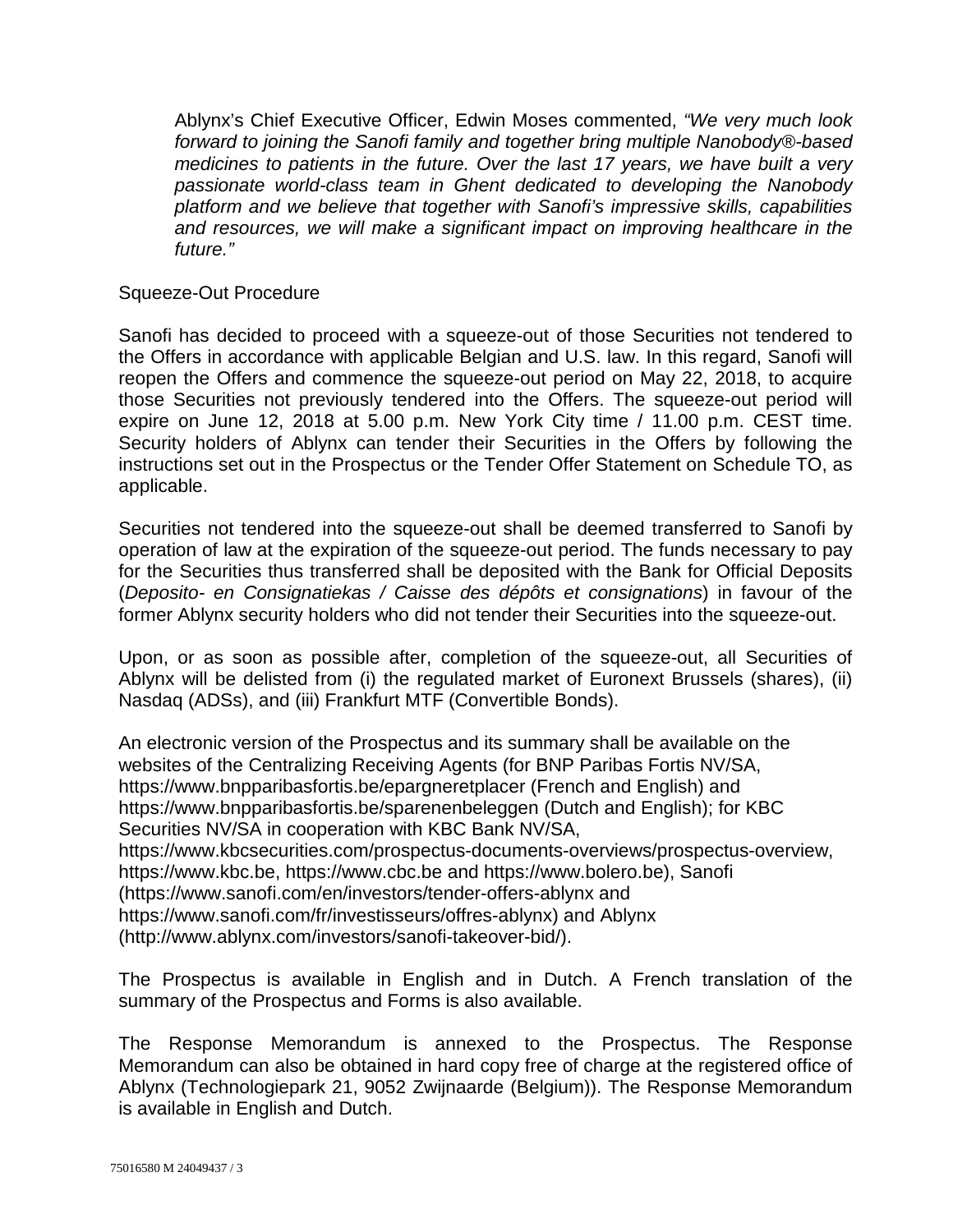# **About Ablynx**

Ablynx is a biopharmaceutical company engaged in the development of Nanobodies, proprietary therapeutic proteins based on single-domain antibody fragments, which combine the advantages of conventional antibody drugs with some of the features of small-molecule drugs. Ablynx is dedicated to creating new medicines which will make a real difference to society. Today, Ablynx has more than 45 proprietary and partnered programs in development in various therapeutic areas including inflammation, haematology, immuno-oncology, oncology and respiratory disease. Ablynx has collaborations with multiple pharmaceutical companies including AbbVie; Boehringer Ingelheim; Eddingpharm; Merck & Co., Inc., Kenilworth, New Jersey, USA; Merck KGaA; Novo Nordisk; Sanofi and Taisho Pharmaceuticals. Ablynx is headquartered in Ghent, Belgium. More information can be found on www.ablynx.com.

## **About Sanofi**

Sanofi is dedicated to supporting people through their health challenges. We are a global biopharmaceutical company focused on human health. We prevent illness with vaccines, provide innovative treatments to fight pain and ease suffering. We stand by the few who suffer from rare diseases and the millions with long-term chronic conditions.

With more than 100,000 people in 100 countries, Sanofi is transforming scientific innovation into healthcare solutions around the globe.

Sanofi, Empowering Life

### **Sanofi contacts**

### **Media Relations Contact**

Laurence Bollack Tel.: +33 (0)1 53 77 46 46 mr@Sanofi.com

## **Investor Relations Contact**

George Grofik Tel.: +33 (0)1 53 77 45 45 ir@Sanofi.com

### **Ablynx contacts**

#### **Media Relations Contact**

Mary-Jane Elliott, Philippa Gardner, Sukaina Virji t: +44 (0)20 3709 5700 e: ablynx@consilium-comms.com

## **Investor Relations Contact**

Lies Vanneste Director IR t: +32 (0)9 262 0137 m: +32 (0)498 05 35 79 e: lies.vanneste@ablynx.com

#### *Sanofi and Ablynx Forward-Looking Statements*

*This communication contains forward-looking statements. Forward-looking statements are statements that are not historical facts and may include projections and estimates and their underlying assumptions, statements regarding plans, objectives, intentions and expectations with respect to future financial results, events, operations, services, product development and potential, and statements regarding future performance. Forward-looking statements are*